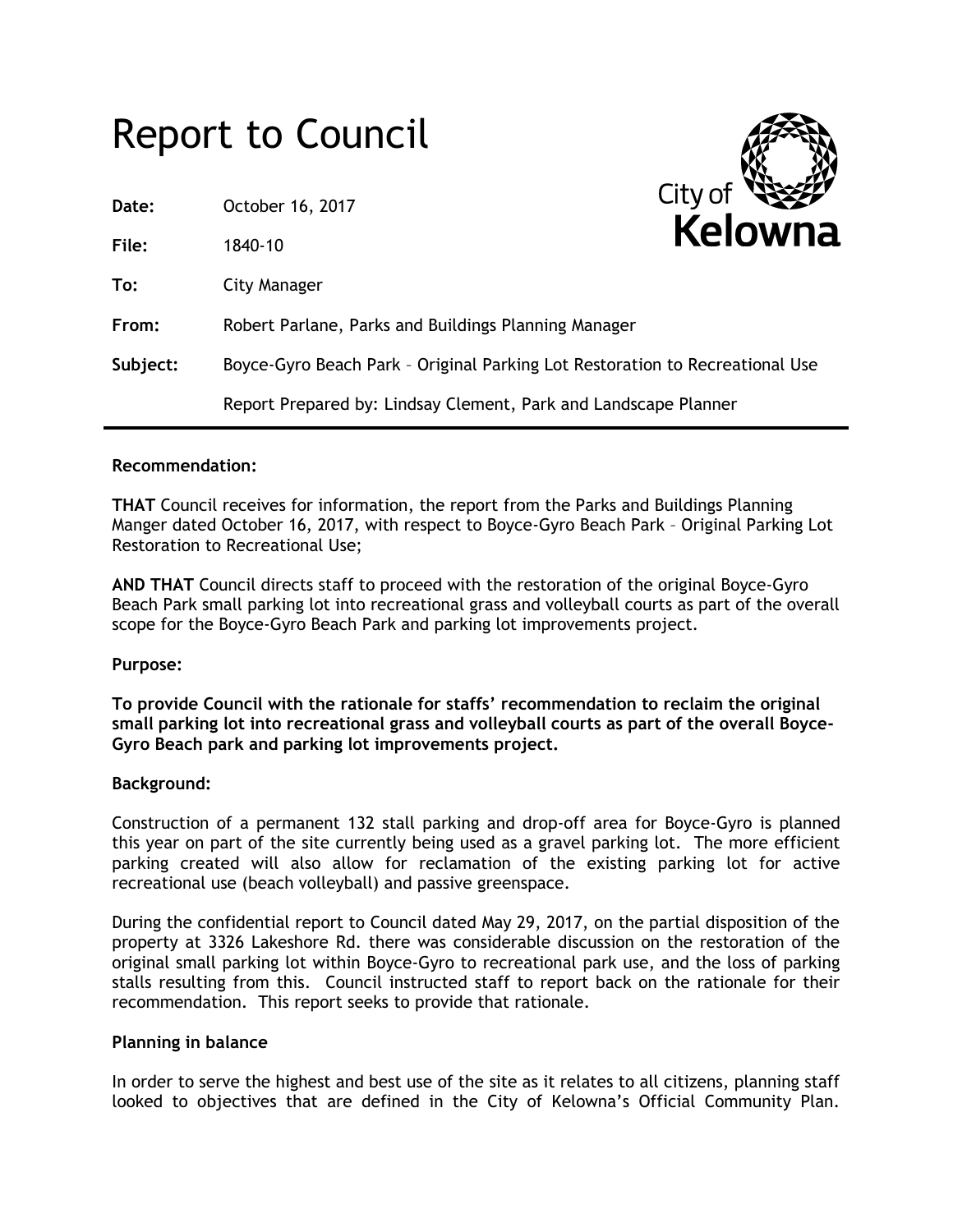Boyce-Gyro meets several of those key objectives for park development: provide waterfront parkland along the Okanagan Lake shoreline; provide active and passive parks for a diversity of people and a variety of uses; and develop parkland to respond to user needs.

Staff recognize beach parks are an important amenity for our residents. In the 2012 Citizen Survey, waterfront and beach parks were the second highest priority, after neighbourhood parks, within the park system. Further, based on data from the 2017 Visitor Intercept Survey by Tourism Kelowna, staff know that beaches, parks and water activities top the list of activities that visitors plan to participate in during their stays in Kelowna. Staff also know that well-maintained, high quality parks and beaches are important to 82% of visitors

## **Parking summary**

Prior to the acquisition of this site, Boyce-Gyro was served by **32 stalls** within the park, and **26 stalls** on the lot opposite on the corner of Richter/Lakeshore.

Recognizing the increasing demand for parking, the City purchased the property at 3326 Lakeshore Road in 2006 for \$2.95 million, with the intention to replace the existing parking lots with a new, larger 100 stall lot, funded through the disposition of part of the site. At the time of acquisition, the lands were used as a mobile home park. Significant funding was further invested to relocate the trailers. In 2008, the City began to explore redevelopment options for the land with the adjacent land owner. The City's interest was in providing a new, much larger parking solution for Boyce-Gyro, reclaiming the smaller parking lot for recreational use, and supporting substantial mixed-use development for the neighborhood to increase the vibrancy of the park space year-round and support the growing town centre.

In 2008, the City established a gravel parking lot under a temporary use permit to support the parking requirements for Boyce-Gyro. This temporary gravel lot was permitted to hold 112 stalls. However due to the lack of defined stalls, the lot typically reaches maximum capacity at **90-100 stalls** on peak days. The temporary permit for this lot expired in 2015.

The original target for the parking lot was 100 stalls minimum. On staff's recommendation this was subsequently increased to **120 stalls**. However, the interim condition which existed for several years with the temporary parking lot in use before the original parking lot was removed, created a temporary condition with 137 stalls, plus an additional 15-18 on-street stalls on Watt Road. For some residents, this temporary provision has become the expected permanent provision.

Through internal work on the partial land disposition, a design for a larger **132 stall** parking lot and informal drop-off area was achieved and presented to Council. The construction of this parking lot is planned for this year on the part of the site currently being used as the temporary gravel parking lot.

# **Safety**

The original parking lot is inefficiently laid out, with a large ratio of area dedicated to the driving aisle. It also exits onto Lakeshore Drive across a multi-use corridor and in close proximity to a busy intersection. During busy periods many vehicles enter the parking lot, do a circuit looking for a space, and then leave back onto Lakeshore Dr, or, idle there waiting for a stall to become free. This increased traffic is a hazard for pedestrians and cyclists on the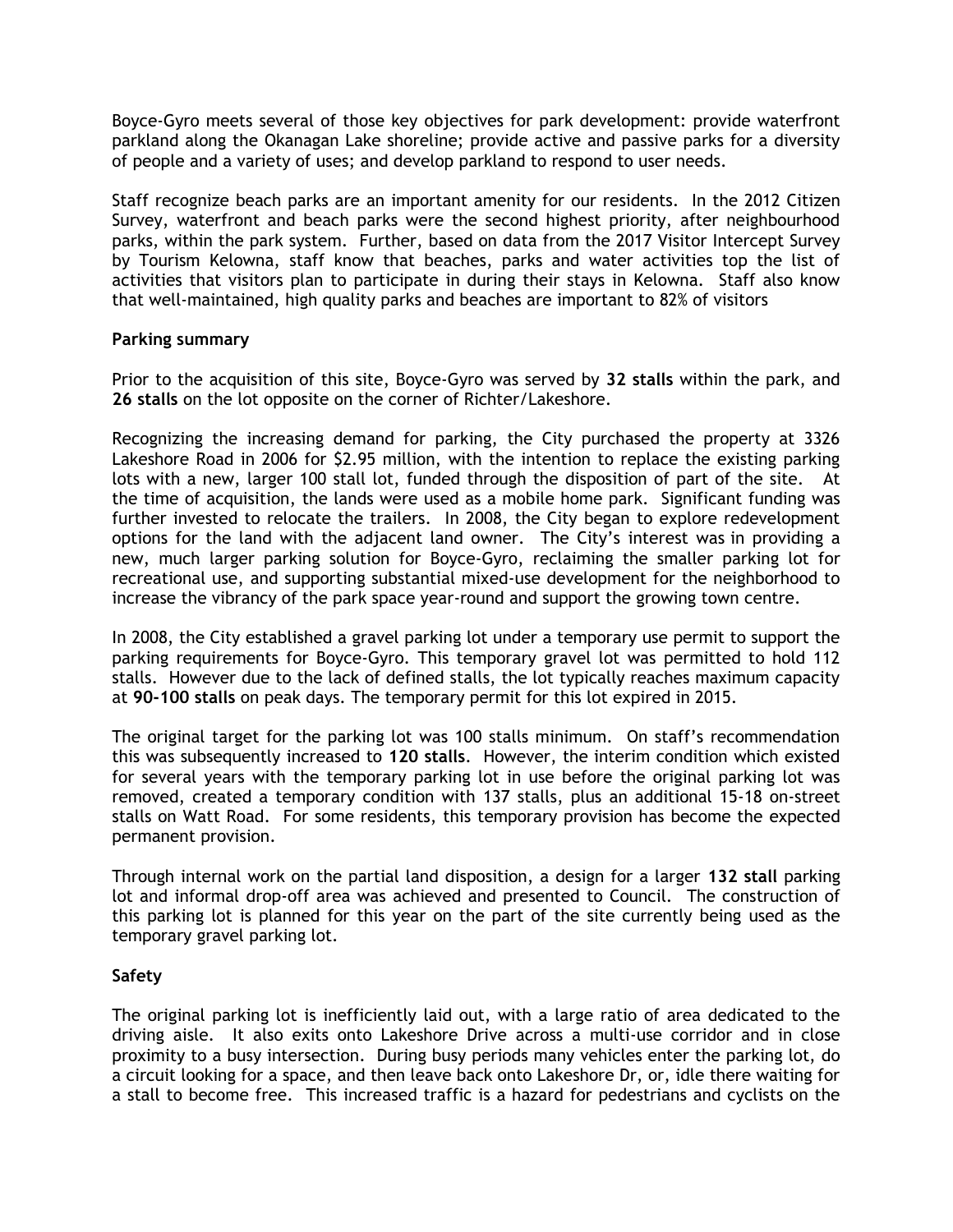multi-use corridor, as well as creating additional noise and fumes for park users. Closing this parking lot will remove these hazards, and direct all park vehicle circulation to the one location away from park users.

## **Accessibility**

The original park was served by two accessible parking stalls within the original parking lot. A further two accessible stalls were added adjacent to the park on Watt Road. The new permanent parking lot will create four accessible stalls immediately adjacent to the main pedestrian path with four drop-off stalls adjacent for those with other physical challenges, or families just with lots of beach gear. Further, the row adjacent to the footpath on the west side of the parking lot may be reserved only for use by young families or seniors.

The relocation of the new parking lot immediately adjacent to the existing park without having to cross either Watt Road or Lakeshore Road greatly improves the accessibility and safety for all park users.

## **Land disposition**

The land disposition agreement currently under contract with ASC Lands includes the dedication and construction of Lanfranco Road within two years and the acquisition of parkland adjacent to Fascieux Creek. The Lanfranco Road extension will greatly improve vehicle circulation in the local vicinity, as well as providing 30 additional on-street stalls, which more than offsets those lost on Watt Road (15-18 stalls).

The additional on-street stalls on Lanfranco Road, less those lost on Watt Road, brings the total provision to 144 stalls. This is **24 stalls greater** than the 120 minimum identified by Council, and **12 stalls more** than the interim condition that exists currently. However, this land disposition is currently under contract, and therefore remains confidential. The public are not aware of the Lanfranco Road extension and the additional on-street parking resulting from it.

#### **Public engagement**

A concept design and other planning information was presented to the public during an information session held at Boyce-Gyro on May 18, 2017. Several local residents expressed their concern over the poor vehicular circulation in the area, and the loss of the original parking area, stating that the new paved parking area might not be enough to handle the volume of vehicles that visit this waterfront park on its busiest days. The land disposition was not concluded at the time, and so the public was not aware the Lanfranco Road extension would be brought forward as a result, addressing several of the concerns raised.

Other comments received from the public included support for the extension of the multi-use corridors, and for the public art piece, as well as desires for more volleyball courts, more recreational grass areas, and improvements to the play equipment.

#### **Financial and aesthetic value**

Our waterfront within the City is highly valuable and highly desirable land. The City pays significant premiums to acquire additional waterfront. The existing parking lot is 0.41 acres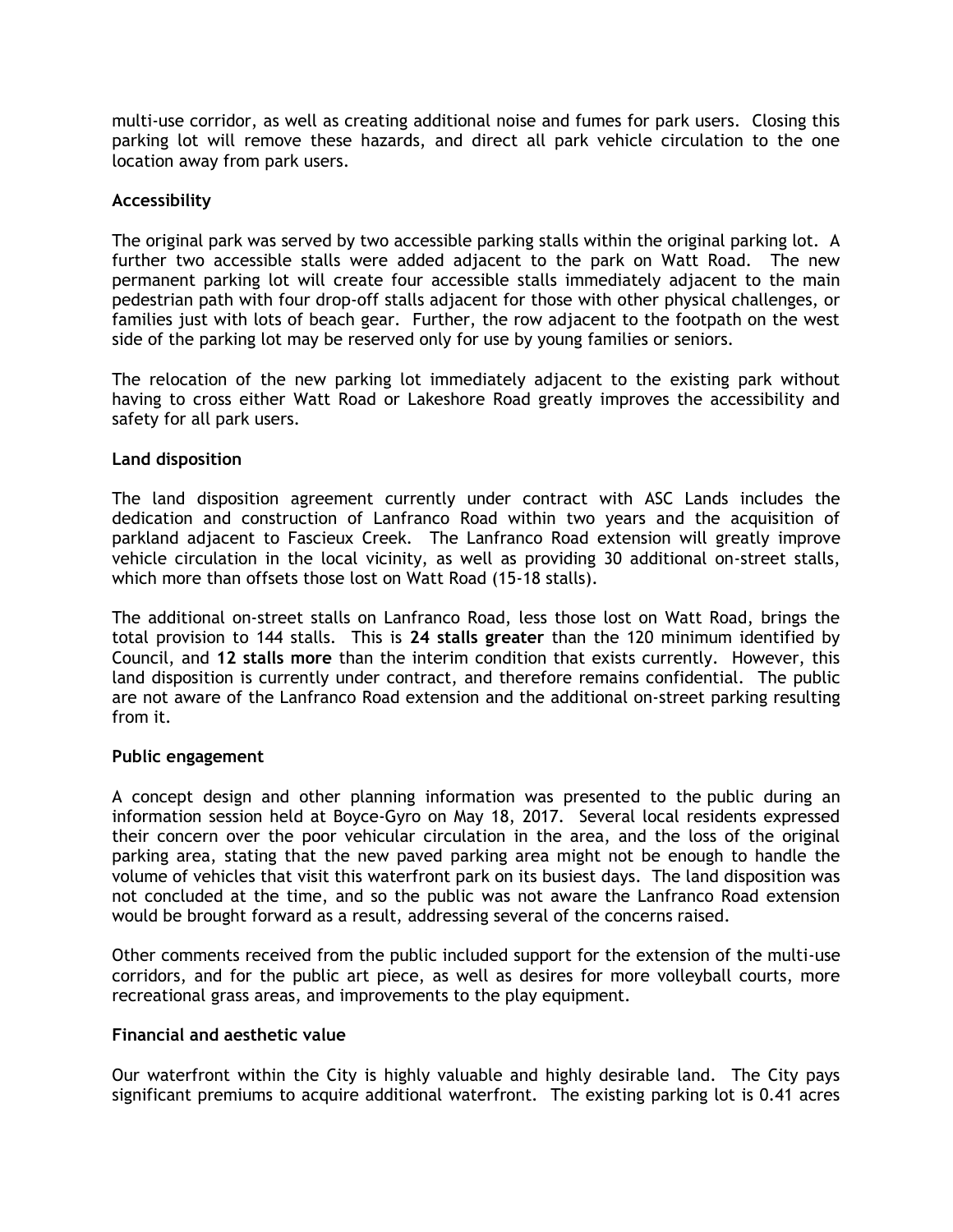in size, although not increasing the beach frontage, this design proposal increases the park area available for recreation by 5%. For a theoretical comparison, if the City were to increase Boyce-Gyro by the same area, through purchasing the property to the immediate south which is a similar size (0.37 acres), the current assessed value is \$3 million. This is a very rudimentary method to determine the value of this land, or the cost to provide equivalent amenities on the waterfront.

Perhaps more significantly, the value attached to the site can also be expressed by how the land can allow public access to the waterfront, both visually and physically, and how it can provide active and passive recreational opportunities to its users. South of the City centre Boyce-Gyro and Rotary Beaches provide the only unobstructed and pleasing views down the lake from Lakeshore Road. The removal of parked cars from Boyce-Gyro will greatly enhance this view.

# **Beach Volleyball**

Beach volleyball, as a recreational sport, has been growing in popularity. In the past two years the City of Kelowna's recreational league has seen a growth in number of teams from 89 to 113. An additional two courts at Boyce-Gyro park would mean an increase in play for eight to twelve teams per league night.

For tournament play, the City currently uses five courts at City Park and four at Boyce-Gyro. There are also an additional four courts at Okanagan College's KLO Road Campus nearby. For recreational leagues, just one these sites would typically be used. For smaller tournaments, teams typically play at both parks. Larger tournaments however, typically go elsewhere in the valley. The City hosts several tournaments each season, and both City Park and Boyce-Gyro are completely at their maximum capacities for both recreational and tournament games.

In terms of layout and location of the courts, tournament organizers have a preference for courts which are a little offset from the beach area (as proposed in the layout at Boyce-Gyro). One of the main reasons for this is that water stays off and away from the courts, keeping the sand in good condition. During the flood event of this year, the City lost several beach volleyball tournaments due to courts at City Park being unusable. Two additional volleyball courts at Boyce-Gyro would greatly increase the diversity of options and management of both recreational and competition volleyball, and help Kelowna compete against larger volleyball centres.

# **Other amenities**

In addition to volleyball, the restoration of the original parking lot will be used to create some extra recreational lawn and structure planting. Also, following the success of outdoor table-tennis at Stuart Park this summer, permanent outdoor table-tennis tables are proposed adjacent to the central walkway. Finally, additional bike racks will be added throughout the park, so visitors can keep their bikes close by and within sight.

# **Phasing and construction costs**

The project proposes to complete the original parking lot restoration concurrently with construction of the main parking lot, thereby yielding the cost efficiencies of a larger project.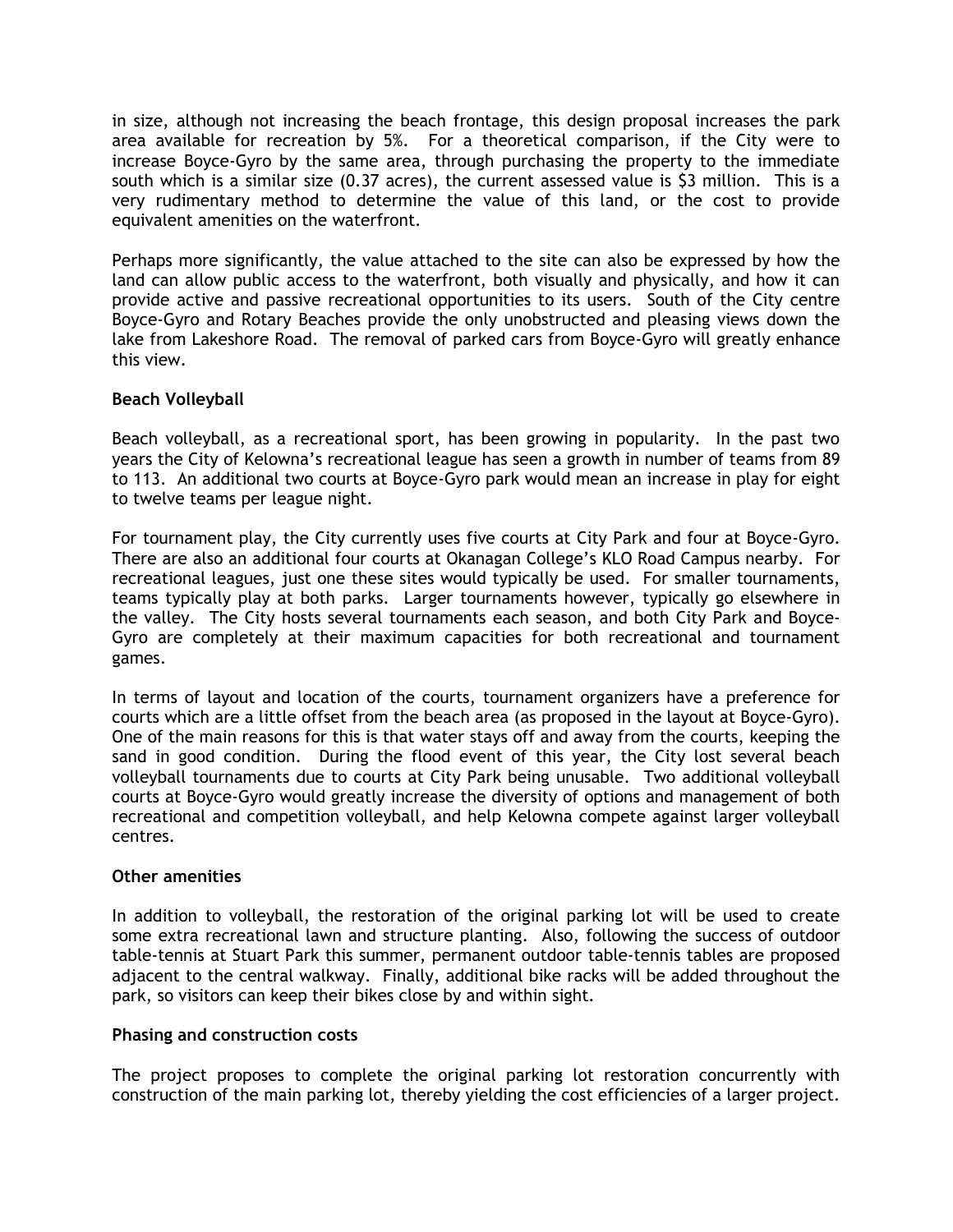It is intended for the work to be carried out in early 2018, with completion before the main summer season.

Combining both components within one project will reduce overall construction costs. To tender out just the small parking lot work at a later date would eliminate the opportunity for cost savings that occurs from already having work crews mobilized on site. A separate tender/contract would duplicate the overhead and mobilization costs, and result in an anticipated 30-50% increase in overall cost.

## **Summary:**

The proposed provision of parking at Boyce-Gyro is designed to meet the needs for a park of its' nature and scale. In comparison to parking provisions made at some of the City's other prominent waterfront parks, the amount being proposed is more than reasonable for what is required, and in excess of Council's direction. There will always be weekends during the summer in which no amount of parking space could accommodate the amount of visitors to the park. However, the City would not typically seek to design City infrastructure to a maximum that occurs for such a small window in the year.

Staff therefore consider reasonable parking provision has been made while still planning for all park users through the consideration of other parameters:

- Planning in balance
- Safety concerns
- Accessibility for all
- High value asset
- Aesthetic value
- Beach volleyball needs
- Other amenities
- Phasing and construction costs.

Therefore, it is staff's recommendation to proceed with the reclamation of the original parking lot to recreational use.

# **Internal Circulation:**

Divisional Director, Infrastructure Divisional Director, Active Living & Culture Divisional Director, Community Planning & Strategic Investments Director Strategic Investments Strategic Land Development Manager Sports & Events Services Manager Community Engagement Manager Infrastructure Delivery Department Manager

# **Considerations not applicable to this report:**

Legal/Statutory Authority: Legal/Statutory Procedural Requirements: Existing Policy: Financial/Budgetary Considerations: Personnel Implications: